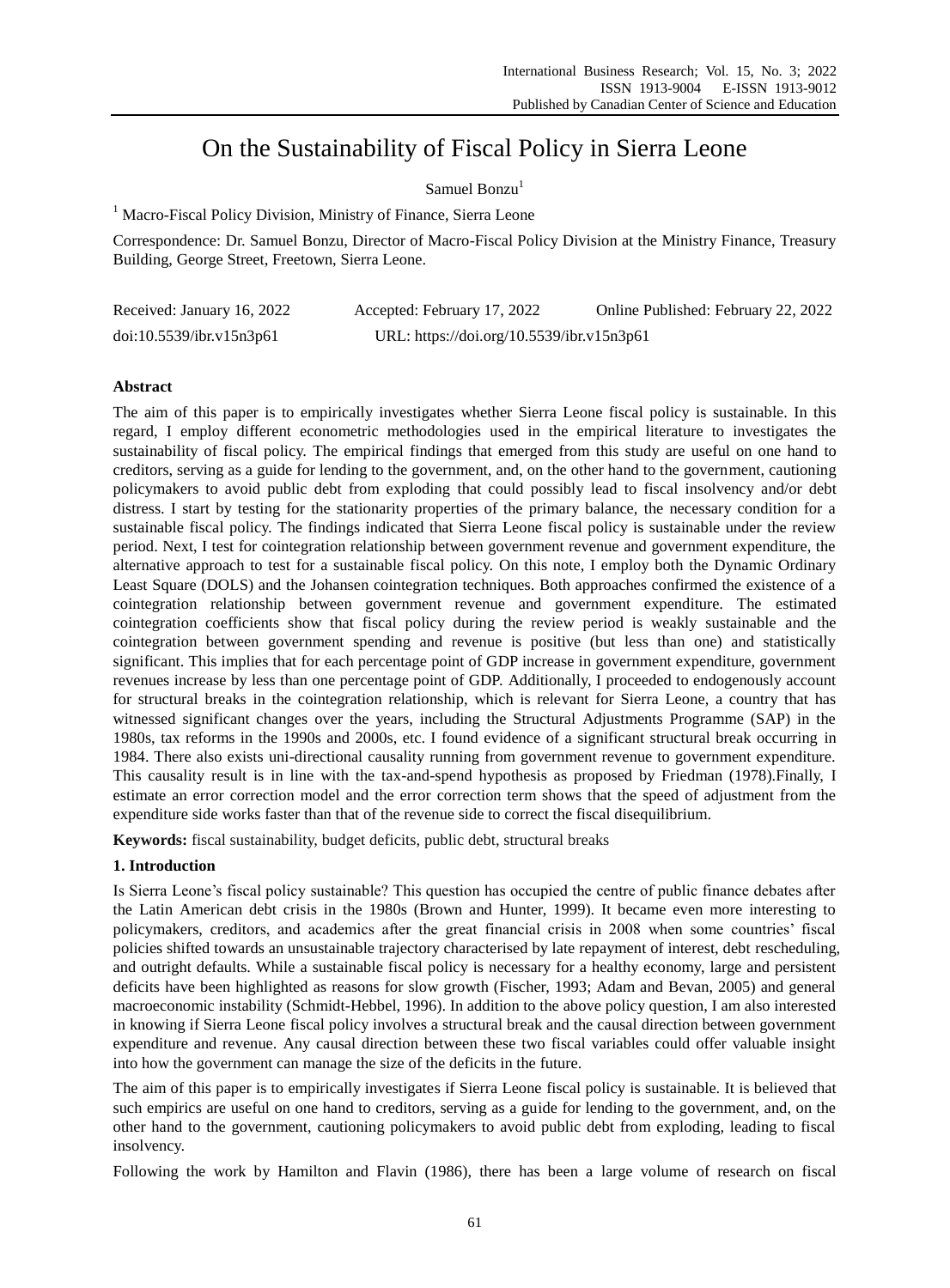sustainability focusing mainly on the United States and European countries. Yet little has been done in the case of developing countries, especially Sierra Leone. Oshikoya and Tarawalie (2010), empirically test for the sustainability of fiscal policy in the West Africa Monetary Zone (WAMZ) countries, which comprise Ghana, Gambia, Guinea, Liberia, Nigeria, and Sierra Leone, using annual data from 1980-2008. They test for the cointegration relation between government expenditures and revenue and find that the fiscal behaviour for the countries is sustainable except for Sierra Leone. However, these countries don't have uniform fiscal policy due to the fact that each country is governed by different tax laws except for the case of the common external tariffs in the ECOWAS region. As a result, the sustainability of their fiscal policies needs to be assessed at a country level. This paper therefore complements the work of Oshikoya and Tarawalie (2010) by answering the above question only for Sierra Leone.

Comparing this work to Oshikoya and Tarawalie (2010), the contribution of this paper can be documented as follows: i) I use an extended data set, 1980-2016; ii) I identify structural breaks endogenously in the cointegration relationships between government spending and revenue; and iii) I test for fiscal sustainability by adopting two different approaches put forward on theoretical grounds – that is, stationarity tests of the primary-balance ratio, the cointegration relation between government expenditure and revenue.

Overall, the results show that the fiscal policy in Sierra Leone is sustainable, and the cointegration between government spending and revenue is positive (but less than one) and statistically significant. This finding implies that for each percentage point of GDP increase in government spending, government revenues increase by less than one percentage point of GDP. In terms of the error correction mechanism, the speed of adjustment from government expenditure tends to work faster compared to the speed of adjustment from revenues to restore fiscal equilibrium. Also, I find uni-directional causality running from government revenues to expenditure, with the government unable to raise the required revenue to finance the budgeted expenditure. Finally, I test to endogenous structural break, and I find evidence of significant structural shifts in fiscal policy occurring in 1984.

#### **2. Theoretical Framework and Literature Review**

Following Hakkio and Rush (1991), the government budget constraint is specified as:

$$
B_t = (1 + r_t)B_{t-1} + G_t - R_t \tag{1}
$$

where  $B_t$  represents the real stock of outstanding public debt,  $r_t$  represents the real interest rate,  $G_t$  is the real government expenditure inclusive of interest payment and  $R_t$  is the real tax revenue.

Given that equation (1) holds for each period, taking expectation and solving recursively for government real debt, I obtain the intertemporal government budget constraint for the period n=t to t= $T^1$ :

$$
B_t = \sum_{\tau=t+1}^{\mathrm{T}} \left[ \prod_{j=1}^n \frac{1}{\left(1 + r_{t+j}\right)} (R_t - G_t) \right] + \left[ \prod_{j=t}^{T-1} \frac{1}{\left(1 + r_j\right)} B_{\mathrm{T}} \right] \tag{2}
$$

Assuming a constant interest rate r, equation (2) is simplified as:

$$
B_t = \sum_{\tau=t+1}^T \left[ \frac{1}{(1+r)^{\tau-t}} (R_t - G_t) \right] + \left[ \frac{1}{(1+r)^{\tau-t}} B_T \right]
$$
(3)

which implies that the present-value government budget constraint is specified as:

$$
B_t = \sum_{\tau=t+1}^{\infty} \left[ \frac{1}{(1+r)^{\tau-t}} (R_t - G_t) \right] + \lim_{T \to \infty} \left[ \frac{1}{(1+r)^{\tau-t}} B_T \right]
$$
(4)

An existing fiscal policy is sustainable based on the second term of equation (2.4). If the transversality condition:

$$
\lim_{T \to \infty} \left[ \frac{1}{(1+r)^{T-t}} B_T \right] \tag{5}
$$

holds, the present value budget constraint of the government is specified as:

l

<sup>&</sup>lt;sup>1</sup> See Hamilton and Flavin (1986) or Hakkio and Rush (1991).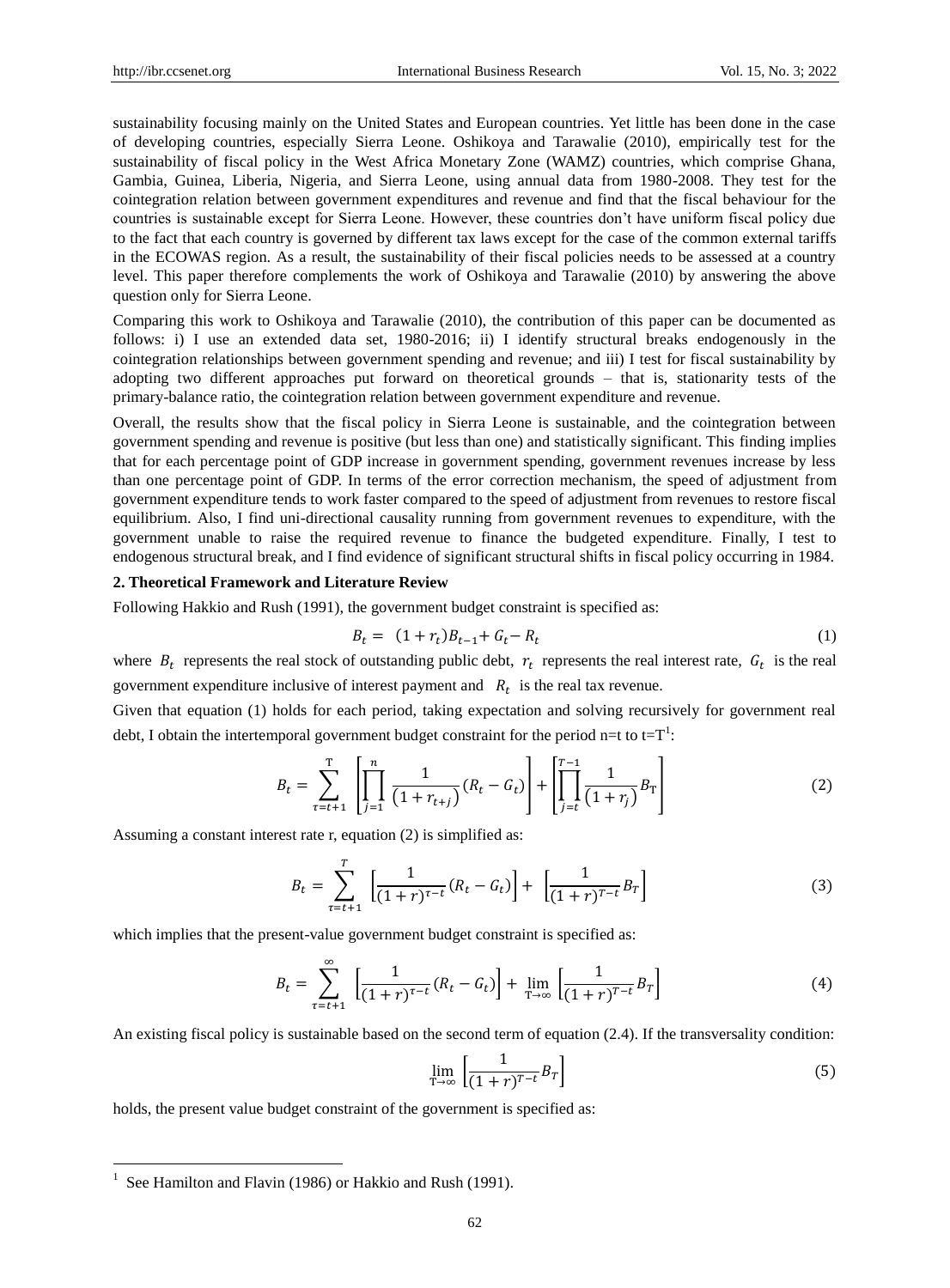$$
B_t = \sum_{\tau=t+1}^{\infty} \left[ \frac{1}{(1+r)^{\tau-t}} (R_t - G_t) \right]
$$
 (6)

Equation (5) implies that the solvency conditions of the government must always be satisfied. This condition is known in the literature as a 'no Ponzi game', which means the rate at which public debt is growing is no more than the rate at which the interest rate is growing. This condition also rules out bubble financing – the option of servicing outstanding government debt by issuing new debt. In other words, it means that the government solvency condition must be satisfied in each period.

The empirical study on fiscal sustainability is conducted on various theoretical grounds. The first category applies unit root tests on primary deficits and/or the public debt series. The existence of unit roots is thus taken as evidence for unsustainable fiscal policy. This approach was first pioneered by Hamilton and Flavin (1986) for testing the sustainability of the United States' fiscal policy from 1960-1984. These authors assume the interest rate is constant and test the following relationship:

$$
\lim_{T \to \infty} \left[ \frac{1}{(1+r)^T} B_T \right] = A_0 = 0 \tag{7}
$$

as the null hypothesis where  $B_T$  is the stock of outstanding real public debt, and r is the real interest rate and:

$$
\lim_{T \to \infty} \left[ \frac{1}{(1+r)^T} B_T \right] = A_0 > 0 \tag{8}
$$

as the alternative hypothesis.

Hamilton and Flavin (1986) insert equation (8) into equation (4), and rearranging it gives:

$$
B_t = \sum_{\tau=t+1}^{\infty} \left[ \frac{1}{(1+r)^{\tau-t}} (R_t - G_t) \right] + A_0 (1+r)^t \tag{9}
$$

where  $G_t$  is the real government expenditure inclusive of interest payment, and  $R_t$  is the real tax revenue.

Hamilton and Flavin (1986) argue that the sufficient condition for the validity of the government intertemporal budget constraint is the stationarity of the primary deficits ( $G_t - R_t$ ). If  $A_0 = 0$  in equation (2.9), it is interpreted as evidence of stationarity in debt and primary deficits and hence a sustainable fiscal policy. On the other hand, if  $A_0 > 0$ , public debt/primary deficits will be non-stationary, which implies that the fiscal policy is unsustainable. Other studies that adopt this approach include Trehan and Walsh (1988; 1991), Kremers (1989), Wilcox (1989), and Smith and Zin (1991).

The second category in the empirical literature tests for the cointegration relationship between government expenditure and government revenue to determine the sustainability of the intertemporal budget constraint, hence testing the sustainability of fiscal policy. Hakkio and Rush (1991) propose and rewrite equation (2.4) with total government expenditure and revenue in real per capita terms as:

$$
TG_t = G_t + rB_{t-1} = R_t + \sum_{\tau=t}^{\infty} \left[ \frac{1}{(1+r)^{\tau-t-1}} (\Delta R_t - \Delta G_t) \right] + \lim_{T \to \infty} \left[ \frac{1}{(1+r)^{T-t}} \Delta B_T \right]
$$
(10)

where  $TG_t$  denotes total government spending on goods and services, transfer payments, and interest on government debt;  $G_t$  denotes government expenditures net of interest payment; and  $R_t$  is the real tax revenue. Hakkio and Rush (1991) argue that if  $R_t$  and  $G_t$  are integrated of order 1, that is, both variables are I(1) processes, then  $\Delta R_t$  and  $\Delta G_t$  are stationary. If both R<sub>t</sub> and G<sub>t</sub> follow a random walk with drifts, equation (10) can be rewritten as:

$$
TG_t = \alpha + R_t + \lim_{T \to \infty} \left[ \frac{1}{(1+r)^{T-t}} B_T \right] + \epsilon_t
$$
\n(11)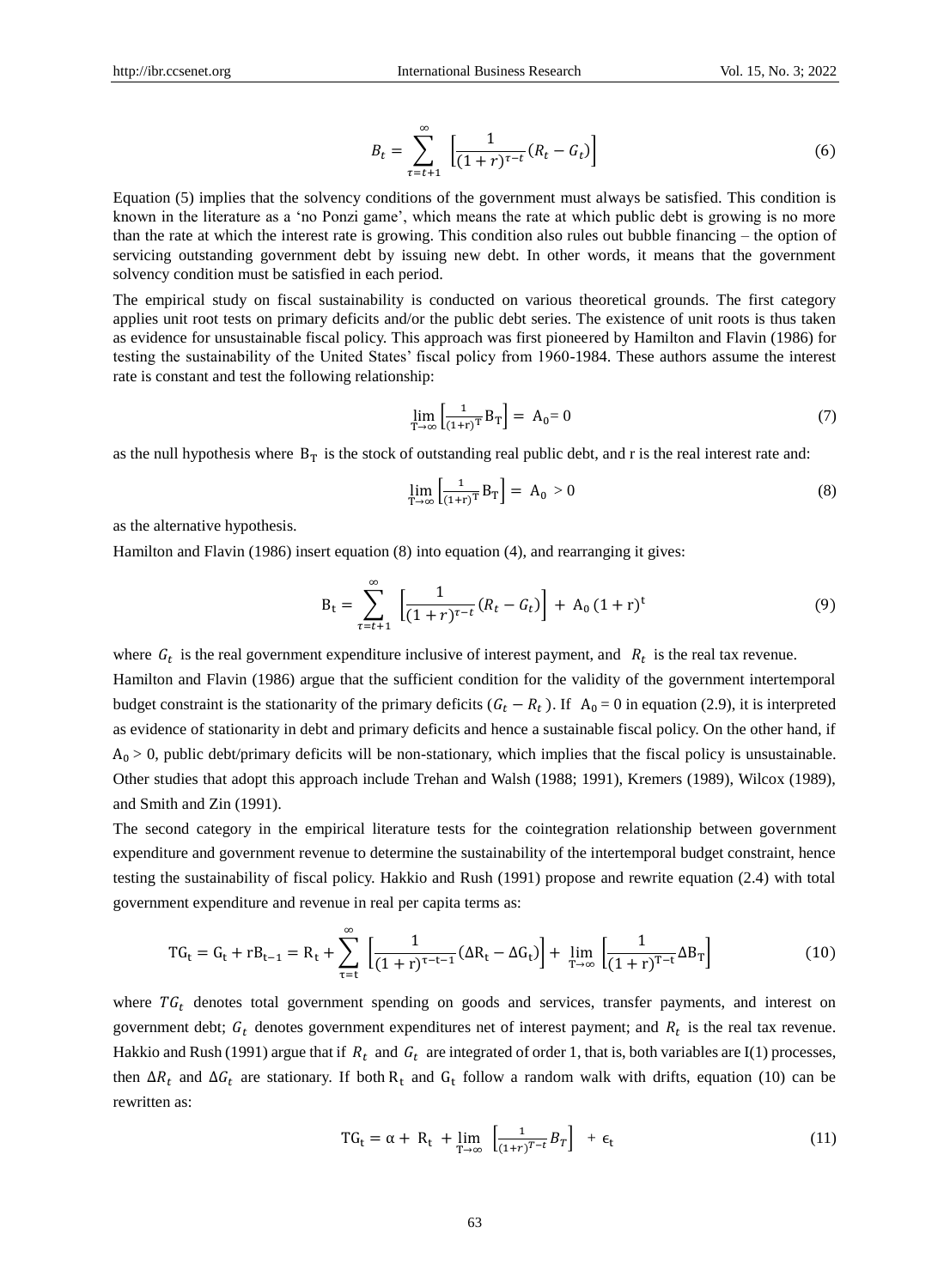Assuming the transversality condition holds – that is, the second term in equation  $(2.11)$  goes to zero – the testable equation for the sustainability of fiscal policy can be written as:

$$
R_t = \alpha + \beta T G_t + \epsilon_t \tag{12}
$$

If  $R_t$  and  $TG_t$  are both difference-stationary and cointegrated of order I(1), Hakkio and Rush (1991) argue that the necessary condition for fiscal sustainability requires that government revenue and expenditure be cointegrated with  $0 \le \beta \le 1$ , which is also necessary for the transversality condition to hold in equation.

Quintos (1995) uses methodology comparable to Hakkio and Rush (1991) but with a modified interpretation of the results. She introduces the concept of ‗strong' and ‗weak' conditions of fiscal sustainability. She proposes the following interpretation: i) strong sustainability requires the cointegration between revenue and expenditure with cointegrating vector  $[1 -1]$ , ii) while weak sustainability requires  $0 < \beta < 1$ ; and iii) the fiscal deficit is not sustainable when  $\beta \leq 0$ .

Using the same equation as in Hakkio and Rush (1991) in terms of first differences, Quintos (1995) rewrites equation (4) as:

$$
\Delta B_t = \sum_{\tau=t+1}^{\infty} \left[ \frac{1}{(1+r)^{\tau-t}} (\Delta R_t - \Delta G_t) \right] + \lim_{T \to \infty} \left[ \frac{1}{(1+r)^{T-t}} B_T \right]
$$
(13)

For equation (13) to converge to a stable solution, the last term should converge to zero, that is:

$$
\lim_{T \to \infty} \left[ \frac{1}{(1+r)^{T-t}} \Delta B_T \right] = 0 \tag{14}
$$

Quintos (1995) employs her modified methodology using United States quarterly data from 1947q1-1992q4 and finds that United States fiscal deficits are weakly sustainable. She further tests for structural shifts endogenously and finds that revenues and expenditures are not cointegrated post-1980, which implies that the United States fiscal policy was unsustainable in the subsample period.

Despite the large volume of literature on fiscal sustainability, most of the empirical studies are focused on the United States and other advanced economies or groups of countries, mostly in the Euro areas. There are few studies on developing countries, especially sub-Saharan African countries. Ndoricimpa (2013) then examines whether east African economies' fiscal policy is sustainable. This researcher tests for cointegration between total government expenditures and revenues and finds evidence of weak fiscal sustainability in all the countries. Dada (2013) studied the sustainability of fiscal policy in Nigeria by adopting the cointegration approach. His result shows that under the investigation period, Nigeria fiscal policy was sustainable. Oyeleke and Adebisi (2010) examined the sustainability of fiscal policy in Ghana over the period of 1980-2010. They employed the error correction model to determine the long run relationship and find evidence of weak form of fiscal sustainability.

Much empirical studies have not been done for the case of Sierra Leone. Oshikoya and Tarawalie (2010), test for fiscal sustainability in the WAMZ countries (Sierra Leone, Gambia, Ghana, Guinea, Liberia, and Nigeria) using annual data spanning from 1980-2008. They employ both Engle and Granger's (1987) and Johansen's cointegration approaches and find evidence of fiscal sustainability in all countries except for Sierra Leone. This paper therefore complements the work of Oshikoya and Tarawalie (2010) by answering the above question only for Sierra Leone.

Unsustainable fiscal policy could lead to fiscal crises such as debt defaults, late repayment of interest on loans, slow growth etc. Also, during fiscal crises, the central bank may not have control over inflation. Some studies have applied the unit root tests to primary deficits and/or public debt series to investigate the sustainability following Hamilton and Flavin (1986), while other studies adopt the cointegration approach between government revenue and expenditure as a means of examining the sustainability of fiscal policy following the seminal work of Hakkio and Rush (1991). For the empirical analyses to be robust, I adopt both approaches to examine the sustainability of fiscal policy in Sierra Leone over the sample period of 1980-2016.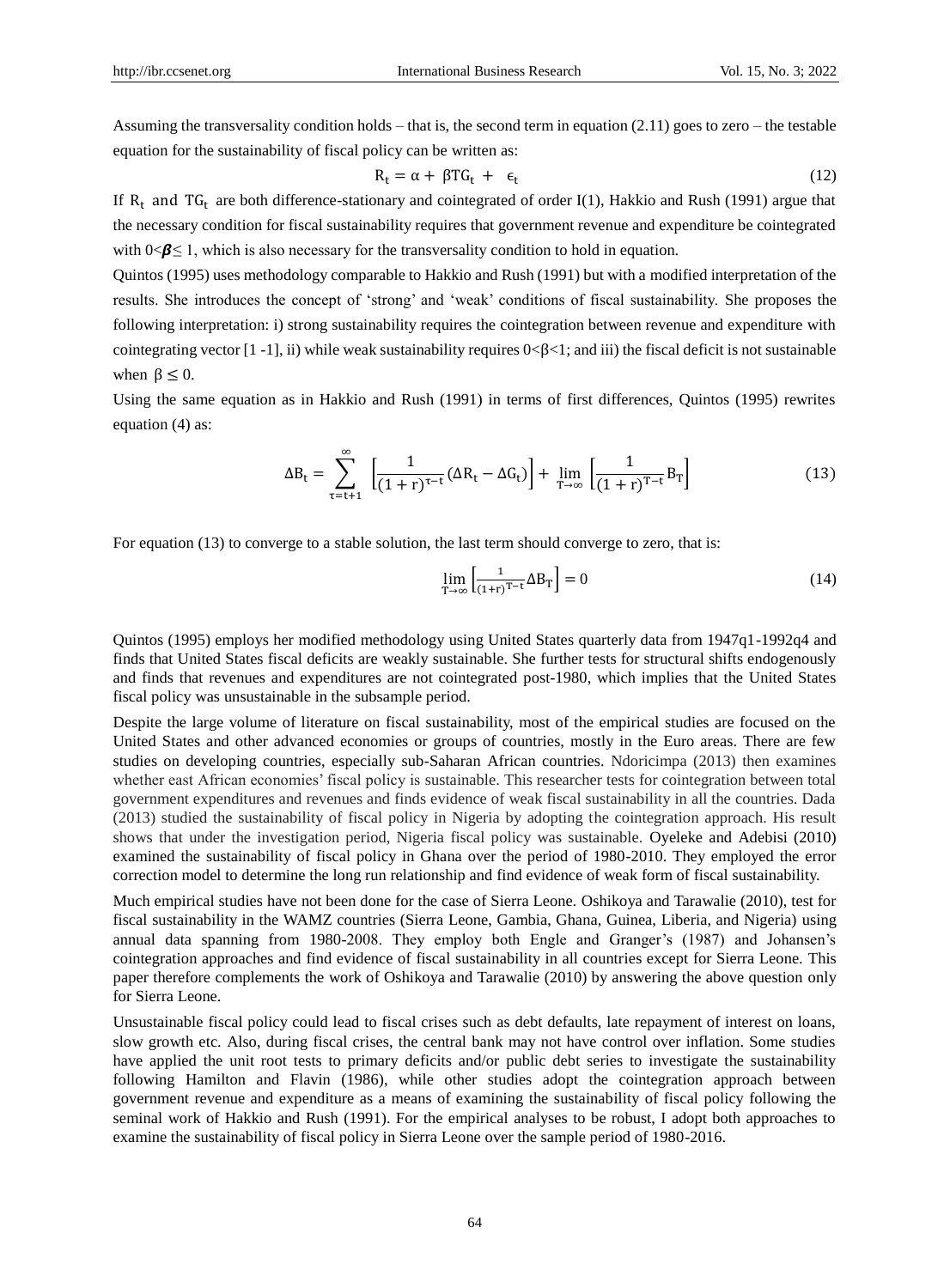#### **3. Data**

To carry out the econometric analysis on fiscal sustainability in Sierra Leone, I use data on total government expenditure and total government revenue. Data sources are the world development indicators (World Bank dataset) and the National Revenue Authority of Sierra Leone. The data frequency is annual, spanning from 1980-2016. I compute real government revenue and expenditure, deflating nominal series by the GDP deflator. As Hakkio and Rush (1991) argue, an analysis based on ratios is more appropriate for growing economies. Indeed, McCallum (1984), among others, deems these ratios – per capita spending and revenue and spending and revenue as a fraction of GNP – as pertinent for a growing economy. With this concept in mind, the fiscal variables are expressed here as a percentage of GDP, as in Afonso (2005).

#### **4. Methodology**

The empirical procedure is carried out here by employing the standard methodology in the literature that tests for unit roots and/or cointegration in the budget variables. I summarise below the econometric methodologies adopted in this study.

#### *4.1 Unit Root Tests*

The first step in examining the sustainability of fiscal policy is to check for a unit root in the fiscal variables—primary balance, government revenue, and government expenditures. If there exists a unit root in the series, characterised as a non-stationary process, it has no tendency to return to a long-run deterministic path. Also, the variance of the series is time-dependent and goes to infinity as time approaches infinity, which results in severe problems for forecasting. Non-stationary time series suffer long-lasting effects from random shocks. If the primary balance is non-stationary, it means that the fiscal policy is unsustainable. Also, if both government revenue and expenditure present a distinct order of integration, they will not converge to equilibrium in the long run, which characterises unsustainable fiscal policy. Several approaches have been proposed and applied in the empirical literature to test for stationarity. I adopt two conventional econometric techniques to test for the existence of unit root in the fiscal series, i.e.: the Augmented Dickey Fuller (henceforth ADF) and Phillips and Perron's (1998) technique (henceforth PP).

#### 4.1.1 The Augmented Dickey-Fuller Test

Following the pioneering work by Dickey and Fuller (1979), which was popularised by Nelson and Plosser (1982), many studies have employed these tools in empirical macroeconomics. The standard ADF test is specified as:

$$
\Delta Y_{t} = \alpha_{0} + \alpha_{1}t_{1} + \delta Y_{t-1} + \sum_{j=1}^{L} \beta_{i} \Delta Y_{t-1} + \epsilon_{t}
$$
\n(15)

where  $\alpha_0$  is the constant,  $\alpha_1$  is the coefficient on the trend term *t*,  $\Delta Y_{t-1}$  is the first difference operator to control for serial correlation in the error term, and from the estimation of  $\delta$ , the 'tau' statistic is obtained and compared to relevant critical values. The null hypothesis is that *δ* is zero, i.e., there is a unit root. I reject this hypothesis when the computed statistic is more than the conventional critical values. The assumption made for the validity of the original Dickey-Fuller test is that the residuals in the regression are not serially correlated. If they are, the aim of the ADF is to add lags to the dependent variable in the above equation until the serial correlation is overcome.

#### 4.1.2 Phillips and Perron Test

To correct for the possible serial correlation and heteroscedasticity in the residuals of the Dickey-Fuller test, Phillips and Peron (1998) proposed an alternative unit root test. These authors use the Newey-West (Newey and West, 1987) heteroscedasticity and autocorrelation consistent covariance matrix estimator, a non-parametric correction of the Dickey-Fuller test in which allowance is made for possible heteroscedasticity and serial correlation in the residuals. The asymptotic distribution and the critical values for the PP test statistic are the same as in the ADF test. The PP test has a null hypothesis if the series is I(1). However, the PP test was shown to exhibit an inferior small sample performance relative to the ADF test, and therefore should be used only as a complement to other approaches (see for example Schwert (2002), Campbell and Perron (1991), Agiakloglou and Newbold (1992), De Jong et al*.* (1992), and Liu and Praschnik (1993)). The test equation is specified as: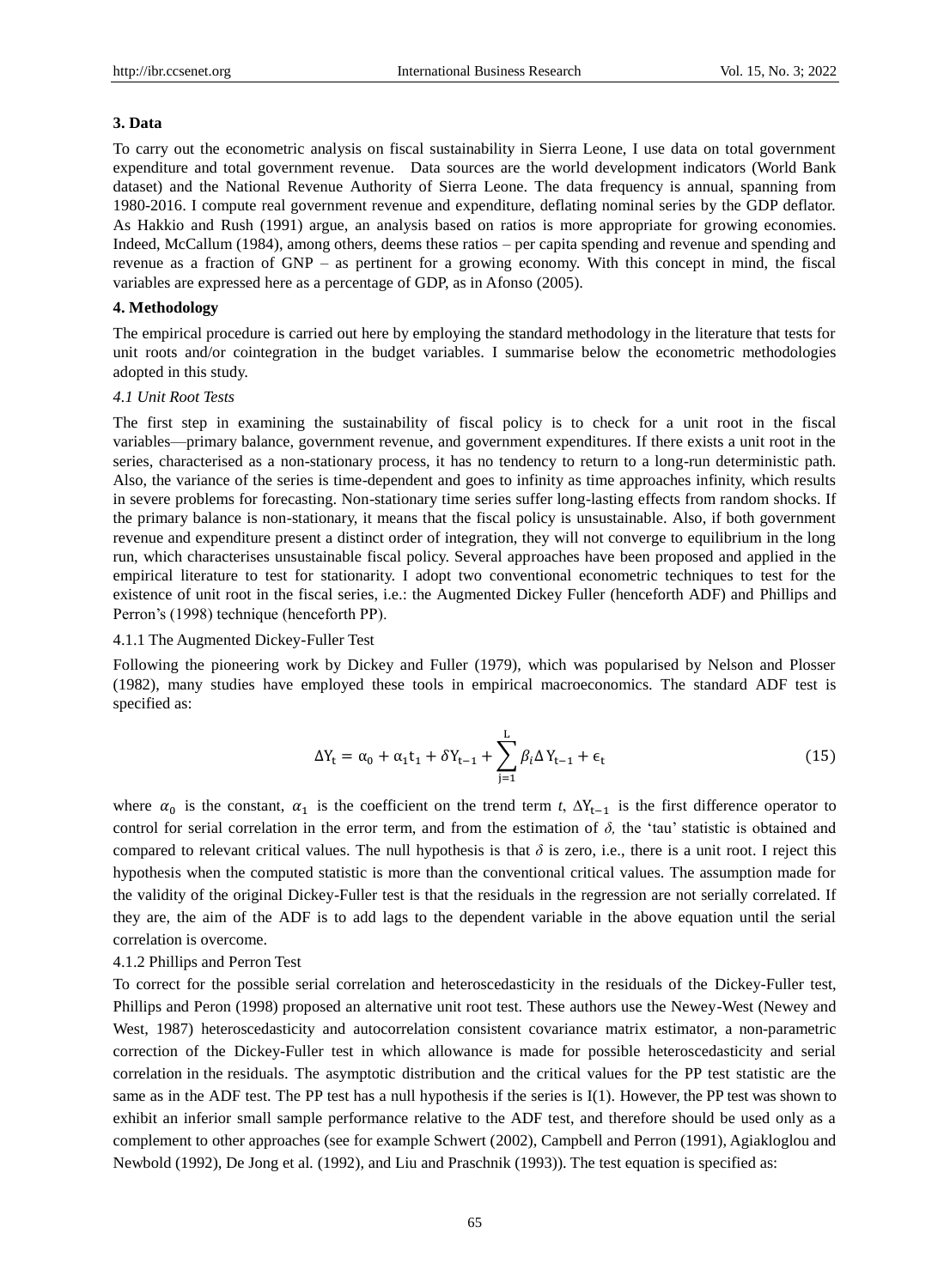$$
\Delta Y_t = \beta_0 + \beta_1 t + \rho Y_{t-1} + \epsilon_t \tag{16}
$$

where  $\beta_0$  is the constant,  $\beta_1$  is the coefficient of the trend term *t* and from the estimation of  $\rho$  the 'tau' statistic is obtained and compared to relevant critical values. The null hypothesis is that  $\rho$  is zero, i.e., there is a unit root. The rejection criteria of the PP test are the same as those for the ADF and DF-GLS.

# *4.2 Cointegration*

If both government revenue and expenditure are found to be stationary in levels after testing for unit roots, the test for cointegration is unnecessary, and I should conclude that the fiscal policy is sustainable.<sup>2</sup> However, if both series are found to be stationary only at first difference, the next step is to test for cointegration. The cointegration between total government revenues and total expenditures is the testable condition for fiscal sustainability (Quintos, 1995). I test for cointegration between government revenue and government expenditure by employing the Johansen and the Dynamic Ordinary Least Square approach based on their estimation power.

# 4.2.1 Johansen's Cointegration Approach

The system-based approach proposed by Johansen (1988, 1991 and 1995) is a test for cointegration that allows for more than one cointegrating relationship, unlike the Engle-Granger method. The methodology takes its starting point from the VAR of order ρ given by:

$$
y_t = \mu + A_1 y_{t-1} + \dots + A_p y_{t-p} + \epsilon_t
$$
 (17)

where  $y_t$  is an  $n \times 1$  vector of variables that are integrated of order one and  $\epsilon_t$  is a  $n \times 1$  vector of innovations. This VAR can be re-written as:

$$
\Delta y_{t} = \mu + \Pi y_{t-1} + \sum_{i=1}^{p=1} \Gamma_{i} \Delta y_{t-1} + \epsilon_{t}
$$
 (18)

If the coefficient matrix  $\Pi$  has reduced rank  $r < n$  then there exists  $n \times r$  matrices  $\alpha$  and  $\beta$  each with rank r such that  $\Pi = \alpha \beta'$  and  $\beta' y_t$  are stationary and r is the number of cointegrating relationships. The elements of  $\alpha$  and  $\beta$ are known as the adjustment parameters in the vector error correction model and each column of  $\beta$  is a cointegrating vector.

4.2.2 Dynamic Ordinary Least Square Approach

Additionally, we test for the cointegration relationship between government revenue and expenditure by employing the dynamic ordinary least squares (DOLS) proposed by Stock and Watson (1993). This methodology is asymptotically equivalent to the Engle-Granger cointegration approach and has the advantage of performing better in small-sample properties by controlling for potential endogeneity among the variables in the regression by the inclusion of lead and lags.

The DOLS is estimated based on the regression below:

$$
R_t = \alpha + \beta G_t + \sum_{t=-k}^{k} \lambda_k \Delta G_{t-k} \tag{19}
$$

where  $\Delta$  represents the first difference operator,  $\epsilon_t$  is the error term, and k is the lead/lag order. There is no unique method for choosing the lead and lag order (Arghyrou and Luintel, 2007). If k is too large compared to the sample size, estimates from the regression above will not be feasible (Saikkonen, 1991). In view of the small samples in this study, we set the lead and lag to 1.

# *4.3 Fiscal Sustainability Model*

The testable model for fiscal sustainability is given below:

$$
R_t = \alpha + \beta T G_t + \epsilon_t \tag{20}
$$

<sup>&</sup>lt;sup>2</sup> See figure 2.1 for the empirical procedure.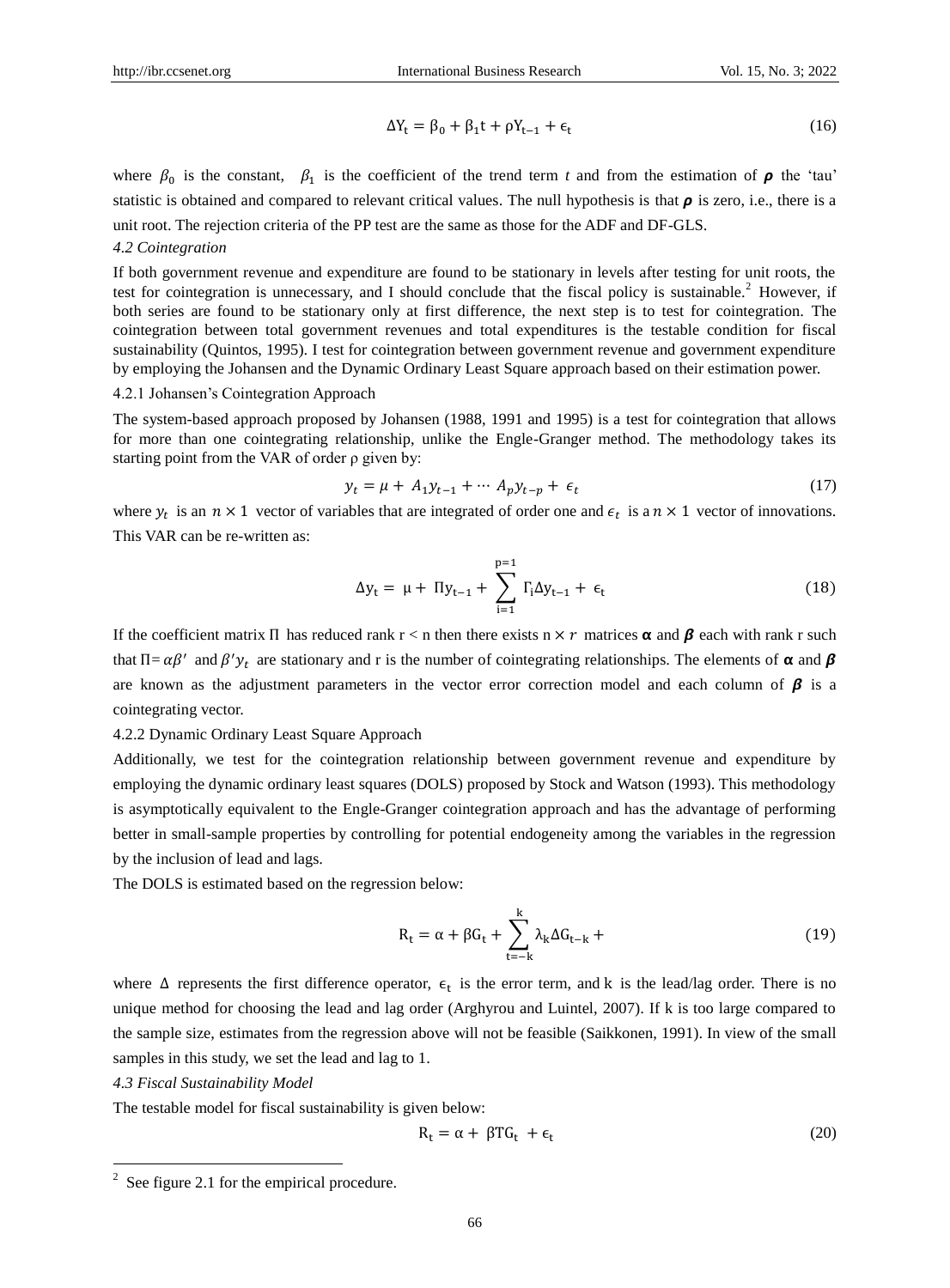where  $R_t$  and  $TG_t$  are total government revenue and expenditure respectively.

The approach adopted here to test for fiscal sustainability is based on the second strand in the empirical literature, as we are testing for the cointegration between total government revenue and total government expenditure in the regression equation above. Unlike testing for the stationarity of the discounted public debt series, this approach has an advantage over the former in the following ways. First, this approach avoids the unrealistic assumption of a constant interest rate as in Wilcox (1989). Second, the fiscal variables used in this approach (total government revenue and total government expenditure) are mostly available over a long period unlike public debt data, which is not available for long periods in most developing countries.



Figure 1. Empirical Procedure to Test for Fiscal Policy Sustainability

#### **5. Empirical Results**

In this section, I present the results from all the econometric procedures that emerge from the study.

#### *5.1 Unit Root Test Results*

When both series of revenues and spending are found to be stationary, it is accepted that these are necessary conditions for the sustainability of fiscal policy – it is not necessary to proceed to check for a cointegration relationship. If both series are found to be non-stationary at levels, but are first difference stationary, I proceed to check whether both series are cointegrated. In an event that the series contain distinct orders of integration, then fiscal policy will be unsustainable as both series will not converge to long-run equilibrium. Table 1 shows the unit root tests in levels and first difference for the full sample.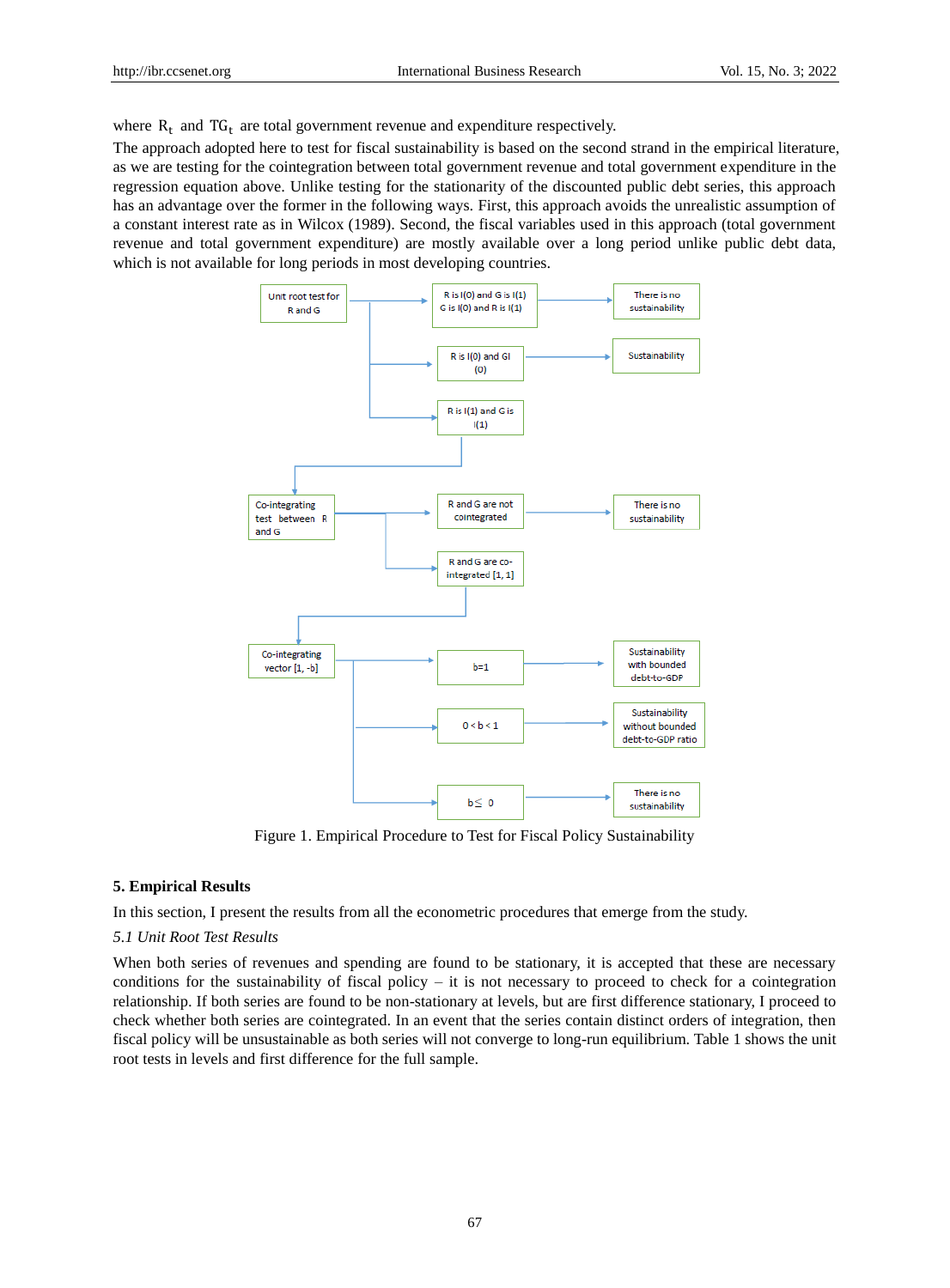#### Table 1. Unit Root Tests Results

|                 |            | <b>ADF TEST</b> |                         |
|-----------------|------------|-----------------|-------------------------|
| Variables       | Constant   | Trend           | <b>First Difference</b> |
| Revenues        | $-2.74$    | $-2.59$         | $-6.09***$              |
| Expenditures    | $-2.59$    | $-4.17$         | $-4.70**$               |
| Primary Balance | $-3.82***$ | $-4.09**$       |                         |
|                 |            | <b>PP TEST</b>  |                         |
| Revenues        | $-2.77$    | $-3.70$         | $-6.05***$              |
| Expenditures    | $-2.79$    | $-2.90$         | $-8.55***$              |
| Primary Balance | $-2.95**$  | $-3.79**$       |                         |

*ADF-lags selections were based on the Schwarz Information Criterion. \*\*\*, \*\* and \* represent statistical significance of 1%, 5% and 10% respectively PP lags selections were based on the Newey-West Bandwidth using Bartlett Kernel Criterion. \*\*\*, \*\* and \* represent statistical significance of 1%, 5% and 10% respectively*

I start with the interpretation of the primary balance ratio as a means of sustainable fiscal policy. The ADF and PP tests both have the null hypothesis that the series being examined is non-stationary (i.e., there is unit root). For the ADF, the test statistics are -3.82 and -4.09 for constant and trend, which are significant at 1% and 5% respectively. The PP tests have statistics of -2.95 and -3.79 for constant and trend respectively, which are both significant at 5%. The null hypothesis of unit root in primary balance is rejected by both tests. Following Hamilton and Flavin (1986), I conclude that the fiscal policy in Sierra Leone under the review period is sustainable.

I proceed to test for sustainability using an alternative approach – the cointegration relationship between total government revenue and expenditure. The ADF test statistics for revenues are -2.74 and -2.59 for constant and trend respectively and for expenditures are -2.59 and -4.17 for constant and trend respectively. These statistics are found to be insignificant. Therefore, I fail to reject the null hypothesis of unit root in these series and conclude that both revenues and expenditures are non-stationary. However, they are found to be stationary are first difference with ADF test statistic of -6.09 and -4.70, which are significant at 1% and 5% respectively. The PP test statistics for revenues are -2.77 and -3.70 for constant and trend respectively and for expenditures are -2.79 and -2.90 for constant and trend respectively. I fail to reject the null hypothesis of unit root in these series as the test statistics are insignificant and conclude that both revenues and expenditures are non-stationary. However, they are found to be stationary at first difference with PP test statistic of -6.05 and -8.55, which are significant at 1%.

As discussed above, the test results do not allow me to reject the null hypothesis of unit roots in both government revenue and expenditure in levels for both constant and trend terms at the conventional 5% significance level. However, both variables are found to be stationary at first difference. Having confirmed both government revenue and expenditure are I(1) series, I proceed to test for cointegration.

#### *5.2 Cointegration Test Results*

For comparability, I interpret the cointegration coefficient as in the empirical literature on fiscal policy sustainability<sup>3</sup>. Table 2 summarises the interpretation of the cointegration coefficient as in the empirical literature.

| Coefficient | Value     | Conclusion                    | Implications                                          |
|-------------|-----------|-------------------------------|-------------------------------------------------------|
|             |           | Strong form of sustainability |                                                       |
|             | 0 < B < 1 | Weak form of sustainability   | Government Expenditure is growing faster than revenue |
|             | <()       | Unsustainability              | Fiscal crises, debt defaults, late repayments etc.    |
|             |           |                               |                                                       |

#### Table 2. Interpretation of the Cointegration Coefficient

As the results of stationarity indicate the existence of unit root in both revenues and expenditures, the next step is to check for cointegration. We employ both DOLS and Johansen's system approach. We start with the DOLS test, which is performed by running a DOLS regression, and test the residual for unit root. The ADF test statistic is compared to the critical value to determine whether there is cointegration or not. If the ADF test statistic is greater than the critical value, we conclude that a long-run relationship exists, and the variables are cointegrated, which means the fiscal policy is sustainable. We fail to reject the hypothesis if the opposite occurs. The result of the DOLS is presented in Table 3

l

 $3$  See Quintos (1995), Afonso (2005) for survey.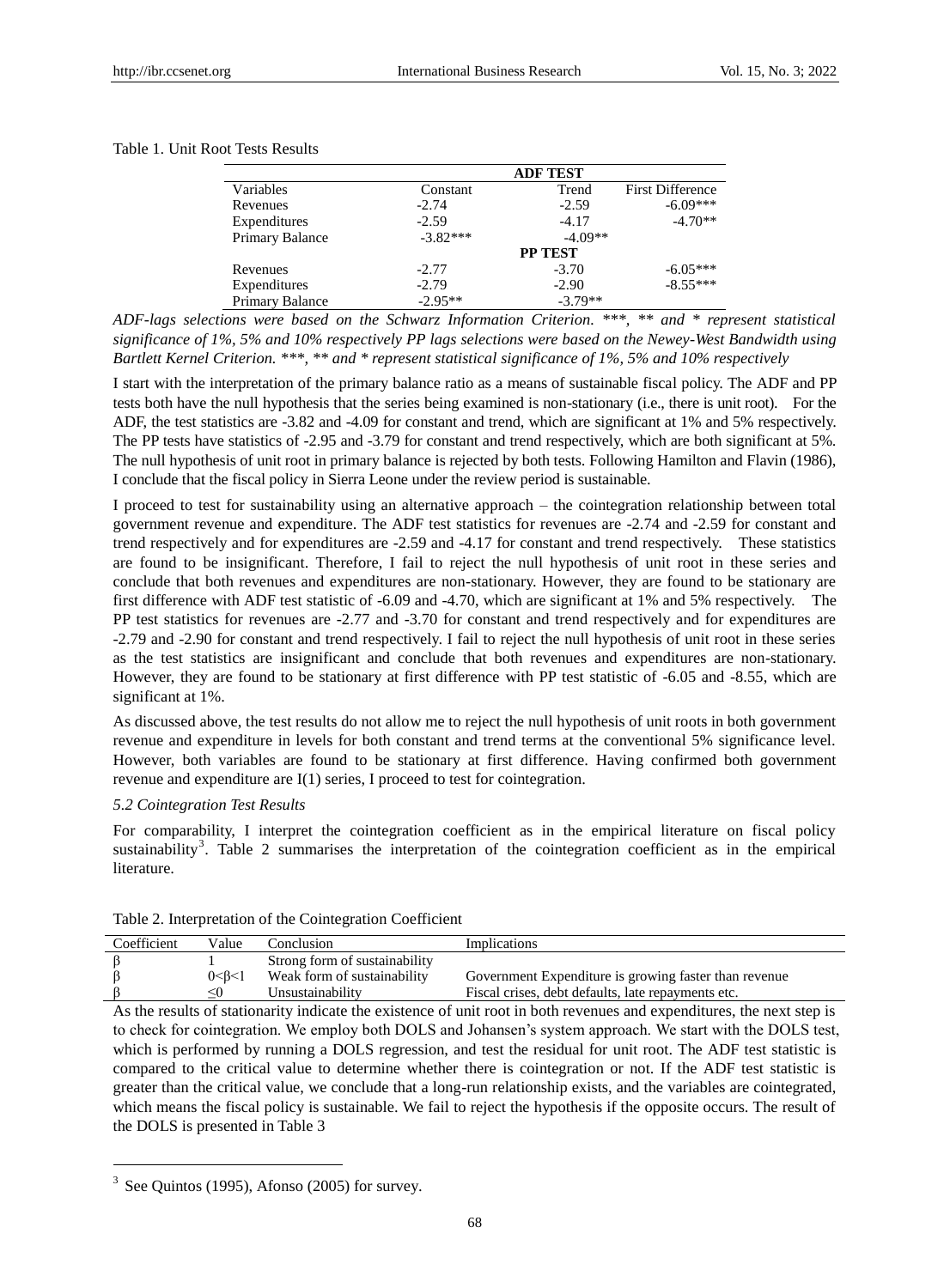| Table 3. DOLS Cointegration Test Result |  |  |
|-----------------------------------------|--|--|
|-----------------------------------------|--|--|

| Cointegration test without                 | Break full sample |
|--------------------------------------------|-------------------|
|                                            | <b>DOLS</b>       |
| Estimated equation                         | 1980-2016         |
| $R_t = \alpha + \beta T G_t + \epsilon_t$  |                   |
| $\alpha$ [p-value]                         | 3.46[0.201]       |
| $\beta$ [p-value]                          | 0.21[0.048]       |
| F-Wald test, $H_0$ : $\beta = 1$ [p-value] | 64.65[0.000]      |
| F-Wald test, $H_0$ : $\beta = 0$ [p-value] | 4.17[0.005]       |
| t-ADF stat. on $\epsilon_t$                | $-3.42**$         |
| 5% critical value                          | $-3.21$           |
| S.E. of regression                         | 2.098             |
| $\cdot$ $\sim$<br>$\sim$ $\sim$ $\sim$     |                   |

\*\* represent statistical significance of 5%

The result shows that the value of the ADF test statistic is -3.42, which is greater than the 5% critical value of -3.21, which suggests that government revenue and expenditure are cointegrated, indicating sustainable fiscal policy. The estimated cointegration β is 0.21, indicating that for each 1% point of GDP increase in government expenditure, government revenue increases by approximately 0.21% of the GDP<sup>4</sup>. Government expenditure exhibits a higher growth rate than government revenue for the period under consideration in Sierra Leone. Shown in Leone. The Wald test for coefficient restriction with a null hypothesis of  $\beta = 1$  (strong form of sustainability) is rejected at 1% and the alternative hypothesis of  $\beta = 0$  (unsustainability) is rejected at the 5% significance level.

These results imply that the strong form of fiscal sustainability as well as unsustainability are rejected for Sierra Leone. The cointegration coefficient  $\beta$  satisfies the inequality constraint  $0 < 0.21 < 1$ . Following Quintos' (1995) definition, we conclude that the fiscal policy in Sierra Leone is weakly sustainable with cointegration vector [1 -0.21].

In addition to the DOLS test, we perform Johansen's cointegration, or the system approach. The trace test as well as the maximum eigenvalue test are performed to test for the number of cointegrating vectors in the system. Lütkepohl, Saikkonen and Trenkler (2001) suggest that in a small sample simulation, the trace test performs better and is superior to the maximum Eigen test. They do, however, suggest using both tests. As such, we report both tests for robustness in Table 4.

| $1.0015$ $1.0011$ , $0.011$ , $0.011$ , $0.011$ , $0.011$ , $0.011$ | $\sum_{i=1}^{n}$ |                        |                   |        |
|---------------------------------------------------------------------|------------------|------------------------|-------------------|--------|
| Null                                                                | Alternative      | <b>Rank Test</b>       | 5% Critical Value | prob   |
| Panel A Unrestricted                                                | Cointegration    | <b>Trace Statistic</b> |                   |        |
|                                                                     |                  |                        |                   |        |
| $r = 0$                                                             | $r = 1$          | 23.73490*              | 15.4947           | 0.0023 |
| $r \leq 1$                                                          | $r = 2$          | 9.478016*              | 3.84166           | 0.0021 |
|                                                                     |                  |                        |                   |        |
| Panel B Unrestricted                                                | Cointegration    | Max-Eigen Stat.        |                   |        |
| $r = 0$                                                             | $r = 1$          | 14.25688               | 14.26460          | 0.0521 |
| $r \leq 1$                                                          | $r = 2$          | 9.478016*              | 3.841466          | 0.0012 |
|                                                                     |                  |                        |                   |        |
|                                                                     | Vector           |                        |                   |        |
|                                                                     | [1<br>$-0.457$ ] |                        |                   |        |
|                                                                     |                  |                        | 0.000             |        |
|                                                                     |                  |                        |                   |        |

Table 4. Johansen Cointegration Test Results

l

denotes rejection of the hypothesis at the  $0.05$  level., r indicates the number of cointegrating vectors\*\*MacKinnon-Haug-Michelis p-values.

Panel A shows the result of the trace test. The null hypothesis of no cointegration for  $r = 0$  is rejected at 5% significance level. The trace statistics of 23.73 and 9.48 are more than the 5% critical values of 15.50 and 3.84, and the probability values 0.0023 and 0.0021 are less than the conventional probability value of 0.05. In summary, the trace test indicates the existence of a cointegration relationship between government revenue and expenditure. Panel B shows the result of the maximum eigenvalue test and the hypothesis of at most one cointegrating relationship is not rejected. The maximum eigenvalue 9.47 is more than the 5% critical value of 3.84. In summary,

<sup>4</sup> Noting that government revenue and expenditure are both expressed as a percentage of GDP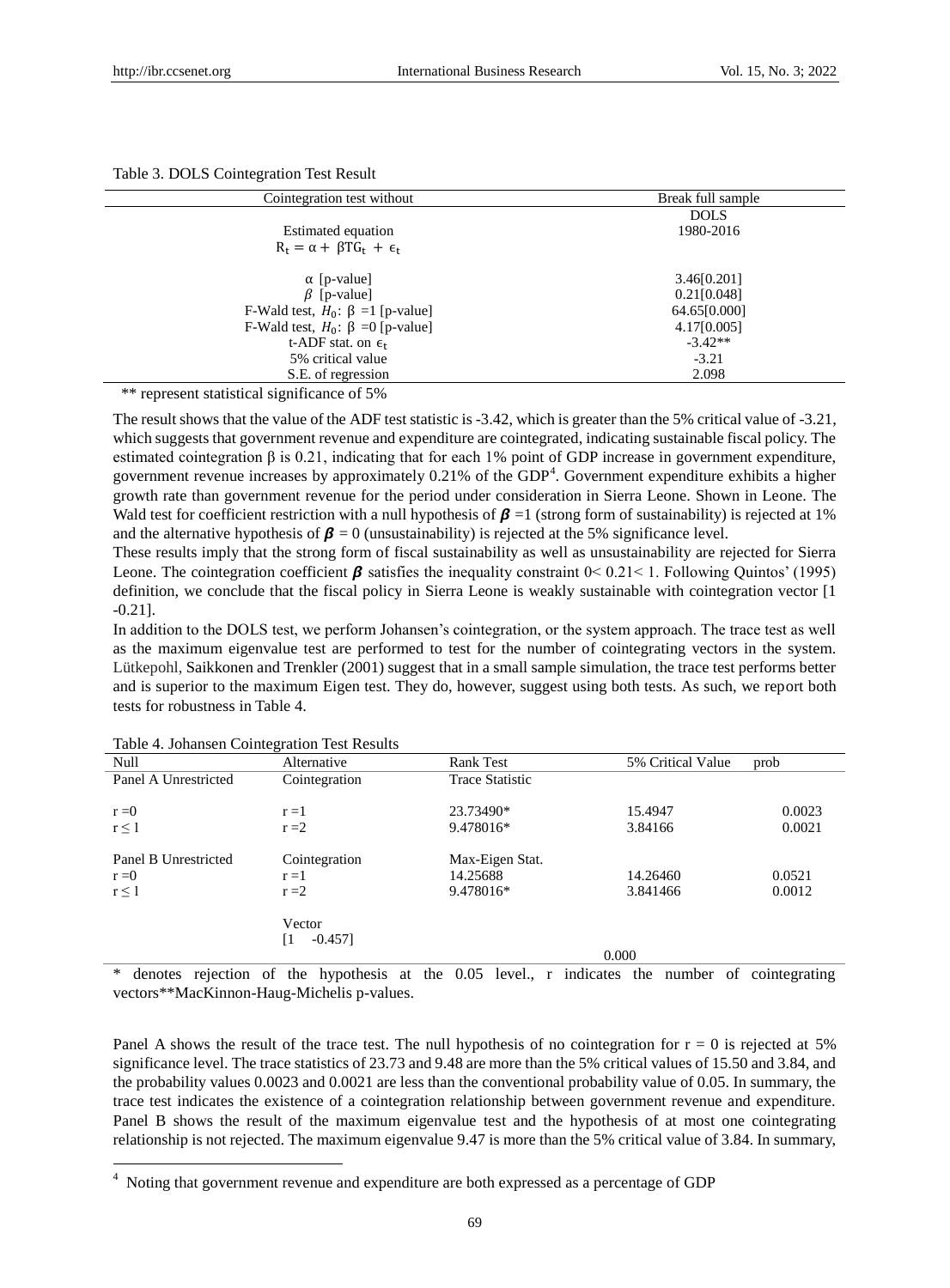the maximum eigenvalue test indicates that the system has at most one cointegration.

Having established that the Johansen approach confirms that both government revenue and government expenditure are cointegrated, which implies sustainable fiscal policy, I proceed further to interpret the cointegration coefficient. In the last panel, the estimated cointegration vector  $\beta$  is 0.46, indicating that for each 1% point of GDP increase in government expenditure, government revenue increases by approximately 0.46% of the GDP. Government spending exhibits a higher growth rate than government revenue for the period under consideration in Sierra Leone. This result also confirms that the fiscal policy is sustainable in Sierra Leone but only in a weak sense. The cointegration coefficient  $\beta$  is larger in Johansen's approach compared to the DOLS.

The DOLS and Johansen approach both confirm that the fiscal policy is Sierra Leone is weakly sustainable. However, under such conditions, unfavourable fiscal shocks will put the economy's budgetary operations toward an unsustainable path, and the government will find it difficult to market its debt instrument. The DOLS and Johansen approach to cointegration assumes the cointegrating vector remains constant over the time series period (stable cointegration). However, such an assumption only holds for specific cases and not in general cases, because there are factors such as technological progress, financial and economic crises, policy and regime change, wars, and institutional development that will change the long-run relationship among variables. I therefore proceed to further test for cointegration between government revenues and spending by accounting for an endogenous structural shift in the deficits process.

#### Table 5. Summary of Cointegration Test Results

|                                                                                                                                                                                                                                                                                                 | <b>DOLS</b>          | Johansen approach    |
|-------------------------------------------------------------------------------------------------------------------------------------------------------------------------------------------------------------------------------------------------------------------------------------------------|----------------------|----------------------|
| Dependent Variable                                                                                                                                                                                                                                                                              | Cointegrating Vector | Cointegrating Vector |
|                                                                                                                                                                                                                                                                                                 |                      |                      |
| Revenues                                                                                                                                                                                                                                                                                        | $[1 - 0.21]$ **      | $1 - 0.461$ ***      |
| ata ata<br>$\sim$ 1. $\sim$ 1. $\sim$ 1. $\sim$ 1. $\sim$ 1. $\sim$ 1. $\sim$ 1. $\sim$ 1. $\sim$ 1. $\sim$ 1. $\sim$ 1. $\sim$ 1. $\sim$ 1. $\sim$ 1. $\sim$ 1. $\sim$ 1. $\sim$ 1. $\sim$ 1. $\sim$ 1. $\sim$ 1. $\sim$ 1. $\sim$ 1. $\sim$ 1. $\sim$ 1. $\sim$ 1. $\sim$ 1. $\sim$ 1. $\sim$ |                      |                      |

\*\* and \*\*\*indicates 5 and 1% significance level, respectively.

### 5.2.1 Cointegration Relationship Accounting for Structural Break

Bai and Perron (2003) have shown that the size and power of multiple break tests can be significantly distorted by a small sample size. With this in mind and owing to the small sample size for Sierra Leone, I test for single break endogenously in the cointegration equation by adopting the Gregory-Hansen (1996) approach.

Gregory and Hansen (1996) extend and modify the Engle-Granger (1987) cointegration approach to allow for an endogenous break in a univariate series. Given that the series are I(1), Gregory and Hansen (1996) introduce four different models to consider for structural change in the cointegration relationship. The focus here is on model 3 (regime change) denoted as C/S as it is the most relevant for empirical discussion of fiscal policy sustainability (Gabriel and Sangduan 2011).

Model 3: Shift in regime denoted as C/S and defined as:

$$
Y_t = \alpha + \beta D_t + \delta X_t + \Phi X_t D_t + \mu_t \tag{21}
$$

where  $\delta$  denotes the cointegrating slope coefficients before the regime shift and  $\Phi$  denotes the change in the slope coefficients. GH tests are residual based; the null hypothesis of no cointegration corresponds to a unit root in the OLS residuals of models C, C/T, C/S and C/S/T, and break point in the cointegrating relationship is calculated at the point where the t-statistic is at minimum.

|     | Model 3                | Change in         | Regime     |          |         |                                  |
|-----|------------------------|-------------------|------------|----------|---------|----------------------------------|
|     | <b>Test Statistics</b> | <b>Break Date</b> | Asymptotic | Critical | Value   | Reject $H_0$ of No Cointegration |
|     |                        |                   | 1%         | 5%       | 10%     |                                  |
| ADF | $-5.22$                | 1984              | $-5.47$    | $-4.95$  | $-4.68$ | Yes                              |
| Zt  | $-5.99$                | 1984              | $-5.47$    | $-4.95$  | $-4.68$ | Yes                              |
| Za  | $-39.92$               | 1984              | $-57.17$   | $-47.04$ | -41.85  | Yes                              |

Note: Critical values are from Gregory-Hansen (1996a).

The null hypothesis of no cointegration is rejected. The findings here confirm the earlier result that government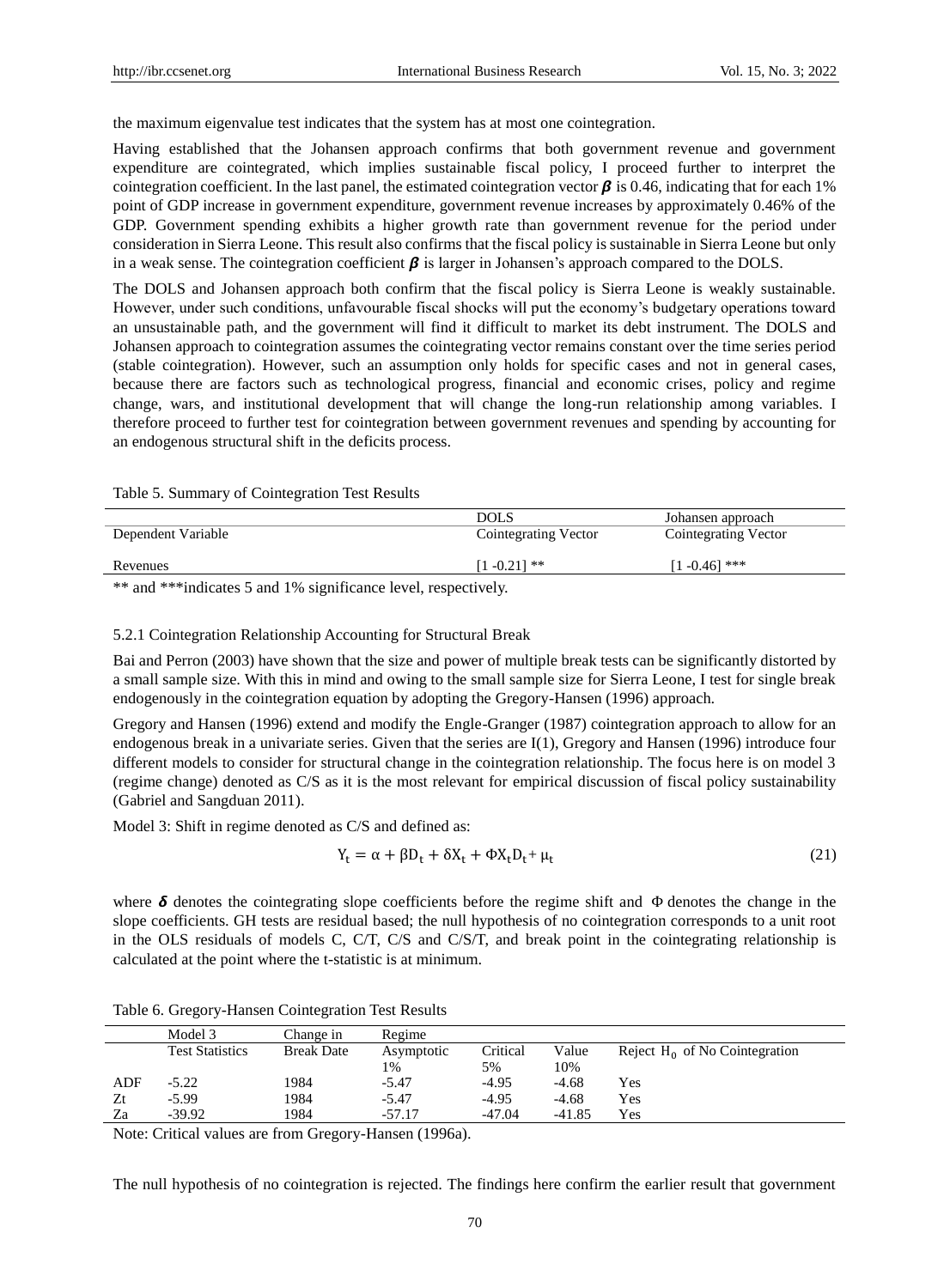revenues and expenditures are cointegrated and that the fiscal policy is sustainable but with a structural shift in deficits in 1984. The break date corresponds to the policy measure introduced by the government in 1983 to severely cut its spending to reduce the size of the deficits. In the 1980s, Sierra Leone's economy deteriorated sharply, experiencing a decline in government revenues from 16% in 1980 to 5% in 1985. Coupled with the fall in imports and official exports of diamonds reducing the tax base, the increasing laxness of the central government eroded the efficiency of revenue mobilisation (World Bank, 1994). The government responded with severe expenditure cuts as a means of reducing the deficits owing to the fall in revenues generation. Government expenditures declined from 31% of GDP in 1981 to 18% in 1986. Payroll expenditure declined from 48% of total recurrent expenditures to 22% in 1986. In addition, development expenditures also fell from 4.9% of the GDP to 2.2%; together with government outlays for goods and services, recurrent expenditures fell from 31.5%in 1980 to 22% in 1984.<sup>5</sup>

#### *5.3 Vector Error Correction Estimates*

Having established a cointegration relationship among the variables, the appropriate procedure is to estimate the vector error correction model (VECM) to ascertain whether fiscal policy reacts to deviations from the long-run equilibrium trajectory. Estimates of ECM will provide us information as to whether the adjustment comes through the revenue or expenditure side, or both. In the VECM, if the dependent variable is government revenue, a negative error correction term gives rise to deficits and must be accompanied by an increase in revenues to move the economy towards a surplus to eliminate the disequilibrium resulting from the deficits. Likewise, if the error correction term takes a positive value, it gives rise to a surplus. In this regard, government revenues may be allowed to decline until the disequilibrium term becomes zero, leading to a balanced budget scenario.

If the dependent variable is government expenditure and the disequilibrium term takes a positive value (significant or insignificant) so that the budget will be in surplus, the government can afford to increase its spending until the disequilibrium term converges to zero, leading to a balanced budget scenario. Conversely, if the error correction term is negative, which implies the budget is in deficit, government should decrease its spending to restore a balanced budget. The result of the error correction model is shown in Table 7.

| Dependent Variable | Government   | Revenue     |          |         |
|--------------------|--------------|-------------|----------|---------|
| <b>Parameters</b>  | Coefficients | St-error    | t-stat   | p-value |
| $\alpha_r$         | $-0.129$     | 0.147       | $-0.87$  | 0.383   |
| Dependent Variable | Government   | Expenditure |          |         |
| Parameters         | Coefficients | St. error   | t-stat   | p-value |
| $\alpha_g$         | $-0.245**$   | 0.171       | $-1.432$ | 0.002   |

Table 7. Vector Error Correction Estimates

\*\*\* indicate 1 % significant level

From the results above, when revenue is the dependent variable (revenue adjustment model) the error correction term  $\alpha_r$  is negative and statistically insignificant. As such, the budget is in deficit and should be accompanied by an increase in revenue to restore fiscal equilibrium. The estimated coefficient of -0.129 implies that about 12.9% of the fiscal disequilibrium in government budget deficits is corrected annually by government revenues. The error correction term  $\alpha_g$  when government expenditure is the dependent variable (expenditure adjustment model) is negative and statistically significant, which implies the budget is in deficit. The estimated coefficient is -0.245, which implies that about 24.5% of the disequilibrium in government budget deficits is corrected annually by government expenditures. Though both coefficients are of the expected sign, spending adjustments work faster than revenue to restore budget balance to correct the fiscal disequilibrium.

#### *5.4 Granger Causality Test*

l

As a complement to the previous sustainability test, I test for causality between government revenue and spending following the intuitive notion of a variable's forecasting ability (Granger, 1969). Granger causality

 $<sup>5</sup>$  For a detailed analysis, see World Bank (1994).</sup>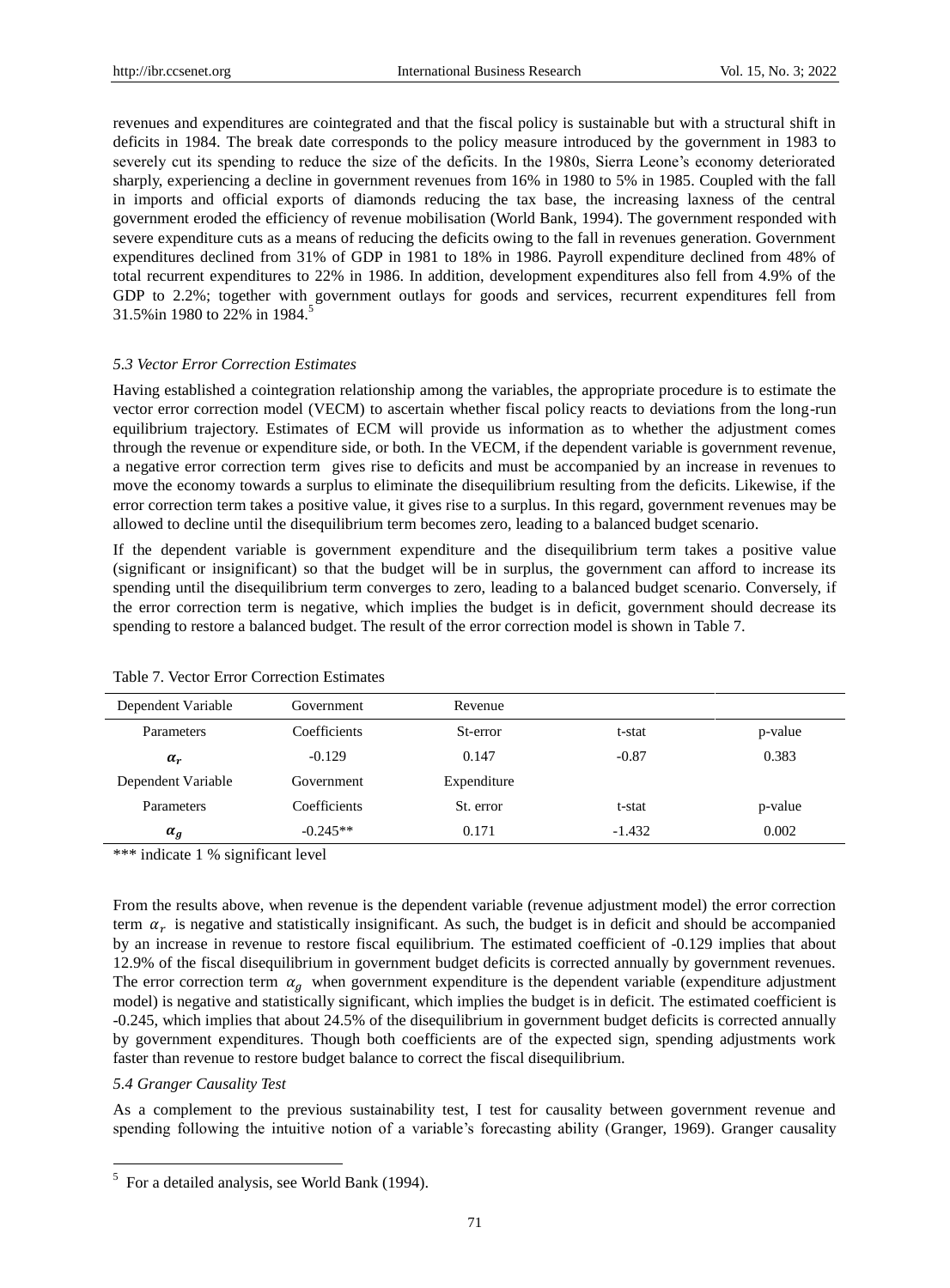should be interpreted as a forecast, i.e., whether one thing that happens before another thing helps predict it (Hamilton, 1994). Revenue is said to Granger cause expenditure when both the lagged and present values for government revenue help in forecasting government expenditure. Based on the Granger causality/block exogeneity Wald test, we can obtain the information about the direction of causality between variables. The Granger causality test results are presented in Table 8.

| Table 8. VAR Granger Causality/Block Exogeneity Test Results |  |  |  |
|--------------------------------------------------------------|--|--|--|
|                                                              |  |  |  |

| Dependent Variables | <b>Excluded Variable</b> | Chi-sa.   | df | p-value |
|---------------------|--------------------------|-----------|----|---------|
| Revenue             | Spending                 | 0.0592    |    | 0.9708  |
| Expenditure         | Revenue                  | $3.167**$ |    | 0.0168  |
|                     |                          |           |    |         |

\*\* indicates 5% significance level

The Granger causality/block exogeneity Wald test suggests that when expenditure is excluded from the revenue equation, I fail to reject the null hypothesis that expenditure does not Granger-cause revenue because the p-value of 0.9708 for the chi-square is greater than the 5% significance level. Conversely, when revenue is excluded from the expenditure equation, we can reject the null hypothesis that revenue does not Granger cause expenditure because the p-value of 0.0168 for the chi-square is less than the 5% significance level. Based on the above result, I conclude that there exists a unidirectional causality running from revenue to spending – that is, the decision to tax is taken before the decision to spend. A similar conclusion was reached by Oshikoya and Tarawallie (2010) for Sierra Leone and Wolde-Rufael (2008) for Ethiopia, Ghana, Kenya, Nigeria, Mali, and Zambia. This result conforms to the tax and spend hypothesis.

#### **6. Conclusion**

The purpose of this paper is to empirically investigate whether Sierra Leone's fiscal policy was sustainable for the period 1980-2016. I performed a battery of tests as in the empirical literature. I start by testing for the stationarity properties of the primary balance, the necessary condition for a sustainable fiscal policy. This approach implies that an existing fiscal policy is sustainable if the primary balance ratio (primary balance-to-GDP ratio) is stationary. I test this by employing both the ADF and PP tests. The results from both tests confirm that the primary balance is stationary. On this, I conclude that the fiscal policy in Sierra Leone over the review period was sustainable. I proceed further to test for the cointegration between government revenue and government expenditure, the alternative approach to test for a sustainable fiscal policy. On this note, I employ both the DOLS and the Johansen system cointegration techniques. Both approaches confirmed the existence of a cointegration relationship between government revenue and government expenditure. The estimated cointegration coefficients show that fiscal policy during the sample period was weakly sustainable. Additionally, I proceeded to endogenously account for structural breaks in the cointegration relationship, which is relevant for Sierra Leone, a country that has witnessed significant changes over the years, including SAP in the 1980s, tax reforms in the 1990s and 2000s, etc. I found evidence of a structural break occurring in 1984 that coincided with major reforms of government expenditure. There also exists uni-directional causality running from government revenue to expenditure. This causality result is in line with the tax-and-spend hypothesis as proposed by Friedman (1978). Finally, the error correction term shows that the speed of adjustment from the expenditure side works faster than that of the revenue side to correct the fiscal disequilibrium.

#### **References**

- Adam, C. S., & Bevan, D. L. (2005). Fiscal deficits and Growth in developing countries. *Journal of public Economics*, *89*(4), 571-597. [https://doi.org/10.1016/j.jpubeco.2004.02.006](about:blank)
- Afonso, A. (2005). Fiscal Sustainability: The Unpleasant European Case. *FinanzArchiv / Public Finance Analysis*, *61*(1), 19-44. https://doi.org/10.1628/0015221053722532
- Agiakloglou, C., & Newbold, P. (1992). Empirical evidence on Dickey‐Fuller‐type tests. *Journal of Time Series Analysis*, *13*(6), 471-483. https://doi.org/10.1111/j.1467-9892.1992.tb00121.x
- Arghyrou, M. G., & Luintel, K. B. (2007). Government Solvency: revisiting some EMU countries. *Journal of Macroeconomics*, *29*(2), 387-410. [https://doi.org/10.1016/j.jmacro.2005.09.001](about:blank)
- Bai, J., & Perron, P. (2003). Computation and analysis of multiple structural change models. *Journal of applied econometrics*, *18*(1), 1-22. [https://doi.org/10.1002/jae.659](about:blank)
- Brown, D. S., & Hunter, W. (1999). Democracy and social spending in Latin America, 1980–92. *American*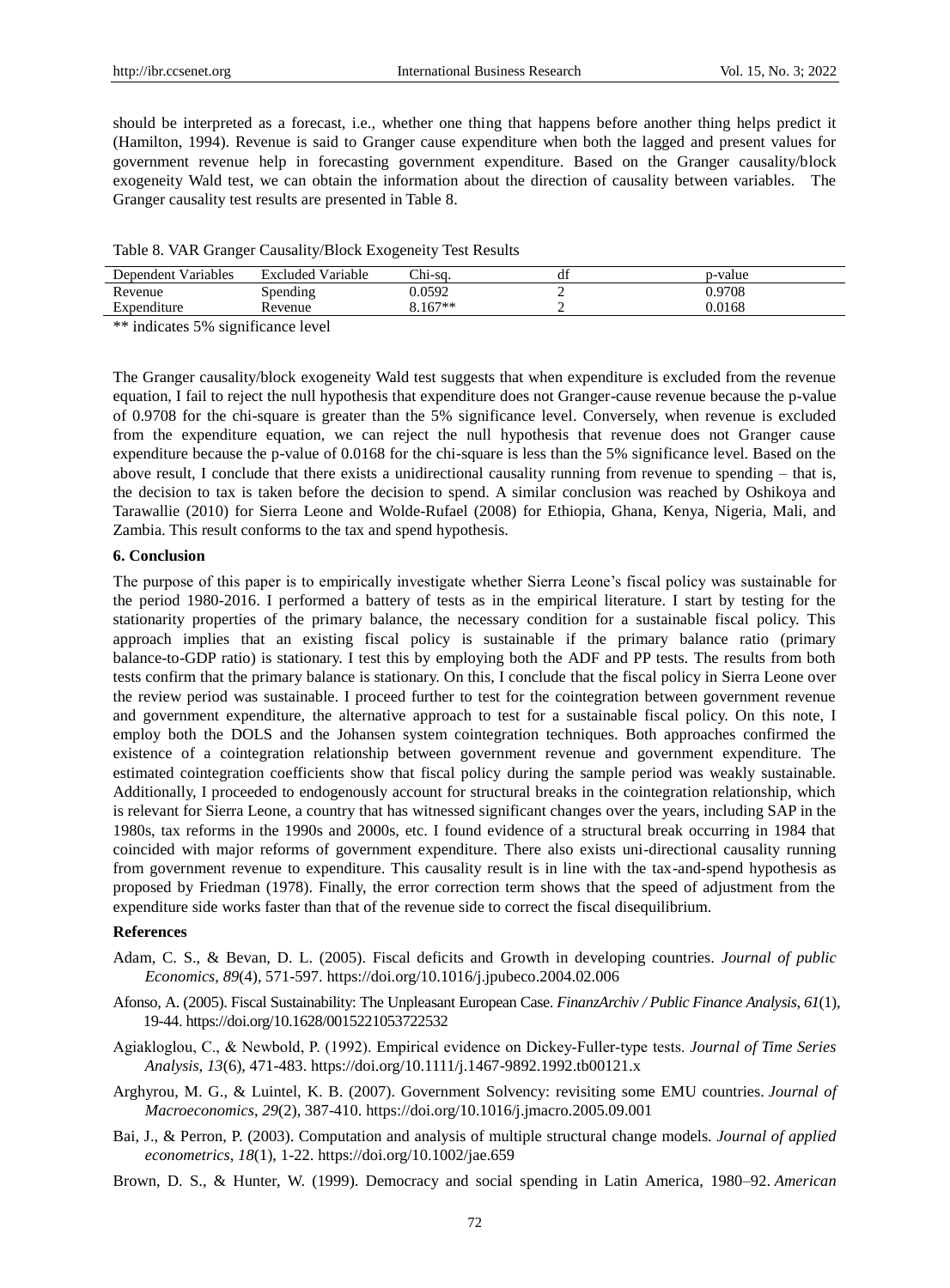*Political Science Review*, *93*(4), 779-790. [https://doi.org/10.2307/2586112](about:blank)

- Campbell, J. Y., & Perron, P. (1991). Pitfalls and opportunities: what macroeconomists should know about unit roots. *NBER macroeconomics annual*, *6*, 141-201. [https://doi.org/10.1086/654163](about:blank)
- Dada, M. A. (2013). Empirical investigation of government expenditure and revenue nexus; implication for fiscal sustainability in Nigeria. *Journal of Economics and Sustainable Development*, *4*(9), 135-146.
- DeJong, D. N., Nankervis, J. C., Savin, N. E., & Whiteman, C. H. (1992). Integration versus trend stationary in time series. *Econometrica: Journal of the Econometric Society*, 423-433. https://doi.org/10.2307/2951602
- Dickey, D. A., & Fuller, W. A. (1979). Distribution of the estimators for autoregressive time series with a unit root. *Journal of the American statistical association*, *74*(366a), 427-431. https://doi.org/10.1080/01621459.1979.10482531
- Engle, R. F., & Granger, C. W. (1987). Co-integration and error correction: representation, estimation, and testing. *Econometrica: journal of the Econometric Society*, 251-276. https://doi.org/10.2307/1913236
- Fischer, S. (1993). The role of macroeconomic factors in growth. *Journal of monetary economics*, *32*(3), 485-512. [https://doi.org/10.1016/0304-3932\(93\)90027-D](about:blank)
- Friedman, M. (1978). The limitations of tax limitation. *Quadrant, 22*(8), 22-24. Retrieved from https://search.informit.org/doi/10.3316/informit.148513023132864
- Gabriel, V. J., & Sangduan, P. (2011). Assessing fiscal sustainability subject to policy changes: a Markov switching cointegration approach. *Empirical Economics*, *41*(2), 371-385. https://doi.org/10.1007/s00181-010-0369-4
- Granger, C. W. (1969). Investigating causal relations by econometric models and cross-spectral methods. *Econometrica: journal of the Econometric Society*, 424-438. https://doi.org/10.2307/1912791
- Gregory, A. W., & Hansen, B. E. (1996). Residual-based tests for cointegration in models with regime shifts. *Journal of econometrics*, *70*(1), 99-126. [https://doi.org/10.1016/0304-4076\(69\)41685-7](about:blank)
- Hakkio, C. S., & Rush, M. (1991). Is the budget deficit "too large?". *Economic inquiry*, 29(3), 429-445. https://doi.org/10.1111/j.1465-7295.1991.tb00837.x
- Hamilton, J. D. (1994). *Time Series Analysis* (vol. 2). Princeton: Princeton University Press. https://doi.org/10.1515/9780691218632
- Hamilton, J. D., & Flavin, M. (1985). On the limitations of government borrowing: A framework for empirical testing. *American Economic Review*, *76*(4), 808-819. https://doi.org/10.3386/w1632
- Johansen, S. (1988). Statistical analysis of cointegration vectors. *Journal of economic dynamics and control*, *12*(2-3), 231-254. [https://doi.org/10.1016/0165-1889\(88\)90041-3](about:blank)
- Johansen, S. (1991). Estimation and hypothesis testing of cointegration vectors in Gaussian vector autoregressive models. *Econometrica: journal of the Econometric Society*, 1551-1580. https://doi.org/10.2307/2938278
- Johansen, S. (1995). *Likelihood-based inference in cointegrated vector autoregressive models*. Oxford University Press on Demand. https://doi.org/10.1093/0198774508.001.0001
- Kremers, J. J. (1989). US federal indebtedness and the conduct of fiscal policy. *Journal of Monetary economics*, *23*(2), 219-238. [https://doi.org/10.1016/0304-3932\(89\)90049-4](about:blank)
- Liu, P. C., & Praschnik, J. (1993). The size of the nonstationary component and its effect on tests for unit roots. *Statistical Papers*, *34*(1), 83-88. [https://doi.org/10.1007/BF02925529](about:blank)
- Lüutkepohl, H., Saikkonen, P., & Trenkler, C. (2001). Maximum eigenvalue versus trace tests for the cointegrating rank of a VAR process. *The Econometrics Journal*, *4*(2), 287-310. [https://doi.org/10.1111/1368-423X.00068](about:blank)
- McCallum, B. T. (1984). Are bond-financed deficits inflationary? A Ricardian analysis. *Journal of political economy*, *92*(1), 123-135. [https://doi.org/10.1086/261211](about:blank)
- Ndoricimpa, A. (2013). Structural breaks and fiscal deficit sustainability in EAC countries: Empirical evidence. *International Journal of Economics, Finance and Management Sciences*, *1*(6), 391-399. https://doi.org/10.11648/j.ijefm.20130106.27
- Nelson, C. R., & Plosser, C. R. (1982). Trends and random walks in macroeconmic time series: some evidence and implications. *Journal of monetary economics*, *10*(2), 139-162.